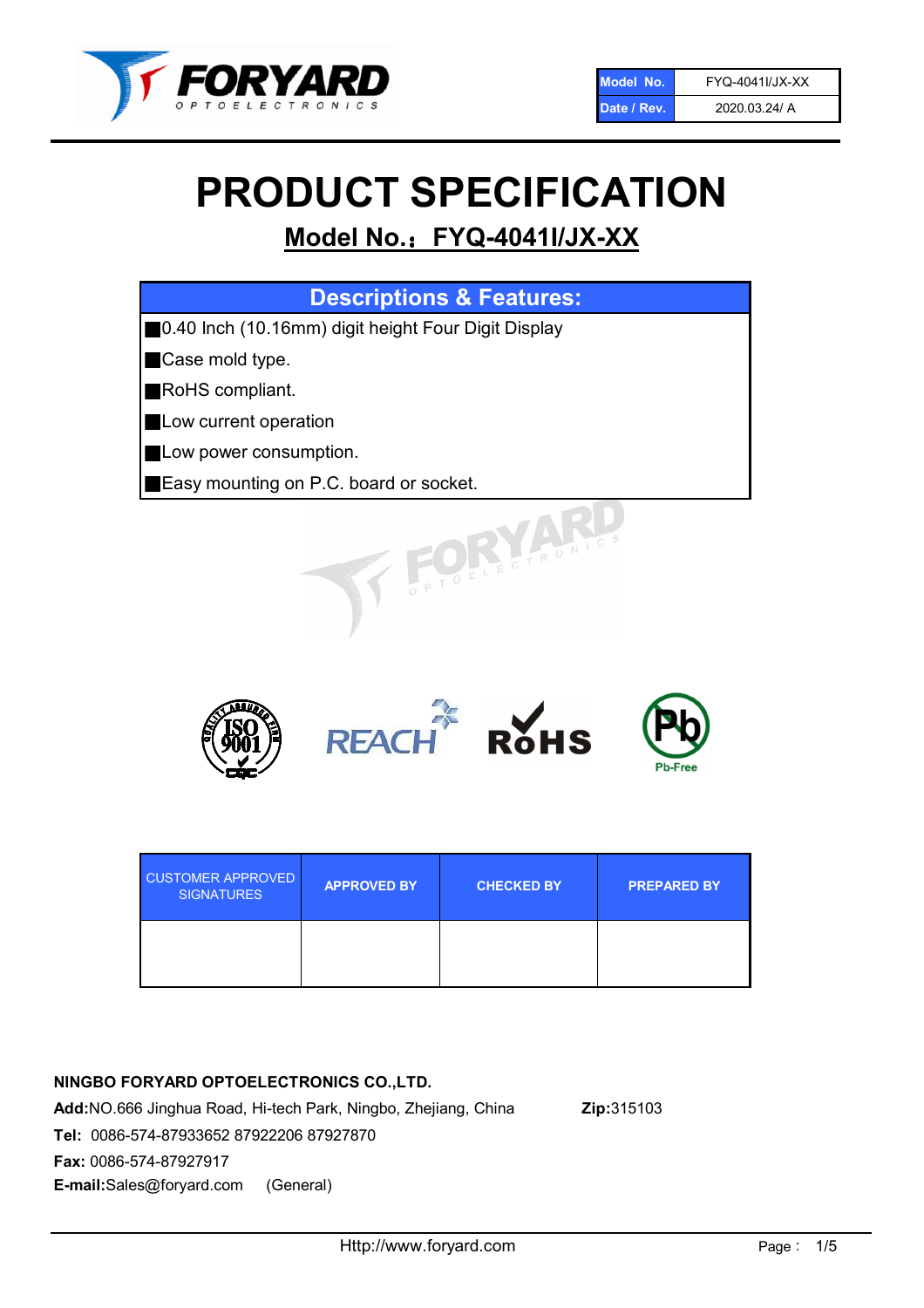

| Model No.   | FYQ-4041I/JX-XX |
|-------------|-----------------|
| Date / Rev. | 2020.03.24/ A   |

#### Model No.:FYQ-4041I/JX-XX

#### ■ -XX: REF Surface / Epoxy color

| Color<br><b>Number</b>      |                |                                                   |             |                |
|-----------------------------|----------------|---------------------------------------------------|-------------|----------------|
| REF Surface Color   O White |                | ○ Black  ○ Gray                                   | $\circ$ Red | $\circ$ Green  |
| Epoxy Color                 | I⊖ Water Clear | $\mathbin{\varcap}$ White $\mathbin{\varcap}$ Red | IO Green∶   | $\circ$ Yellow |

#### ■ Mechanical Dimensions



Notes:

- 1. All pins are Φ0.50[.020]mm
- 2. Dimension in millimeter [inch], tolerance is ±0.25 [.010] and angle is ±1° unless otherwise noted.
- 3. Bending≤Length\*1%.
- 4.The specifications,characteristics and technical data described in the datasheet are subject to change without prior notice.
- 5.The drawing is different from the actual one, please refer to the sample.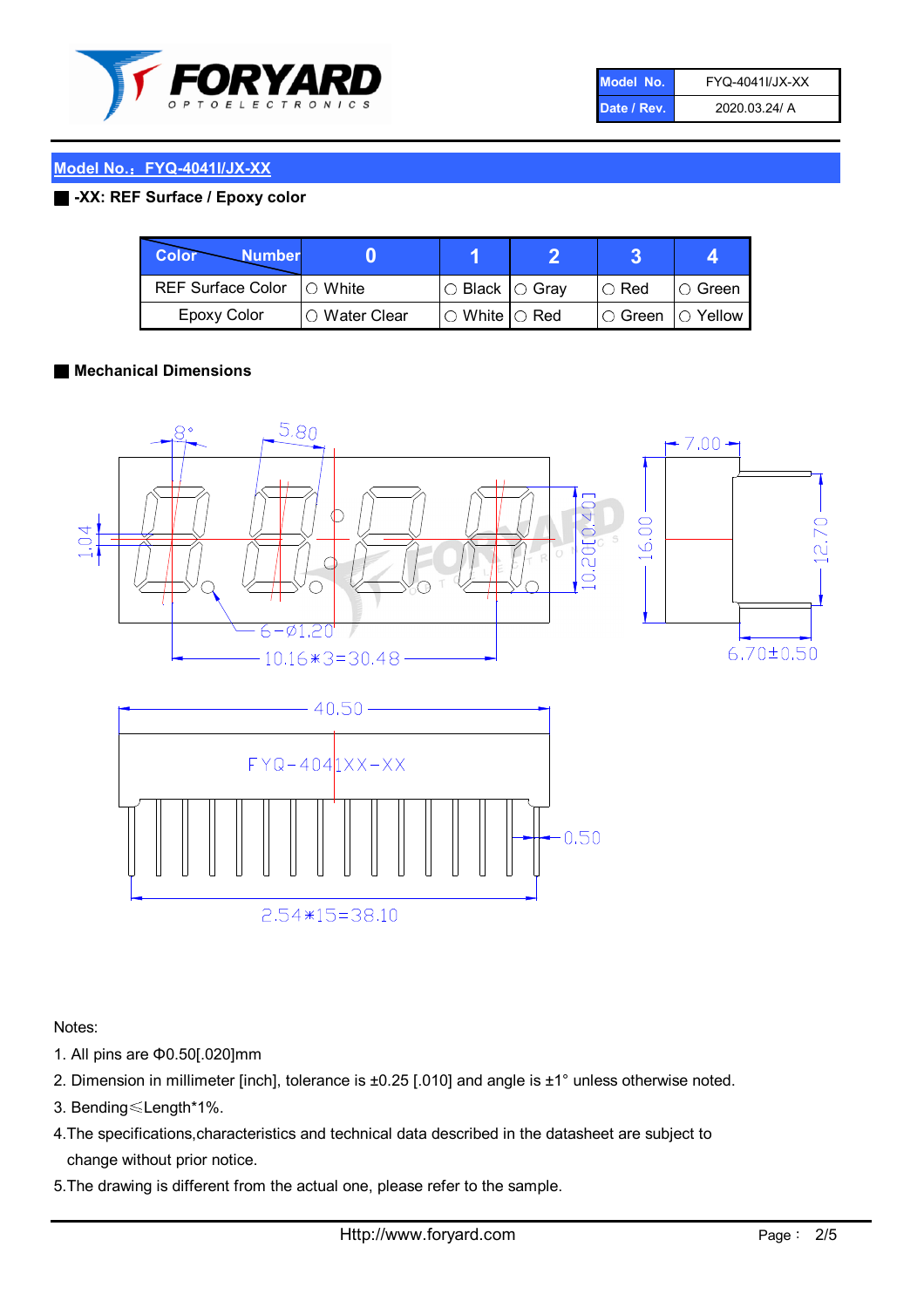

| Model No.   | FYQ-4041I/JX-XX |
|-------------|-----------------|
| Date / Rev. | 2020.03.24/ A   |

#### Model No.:FYQ-4041I/JX-XX

## ■ All Light On Segments Feature & Pin Position

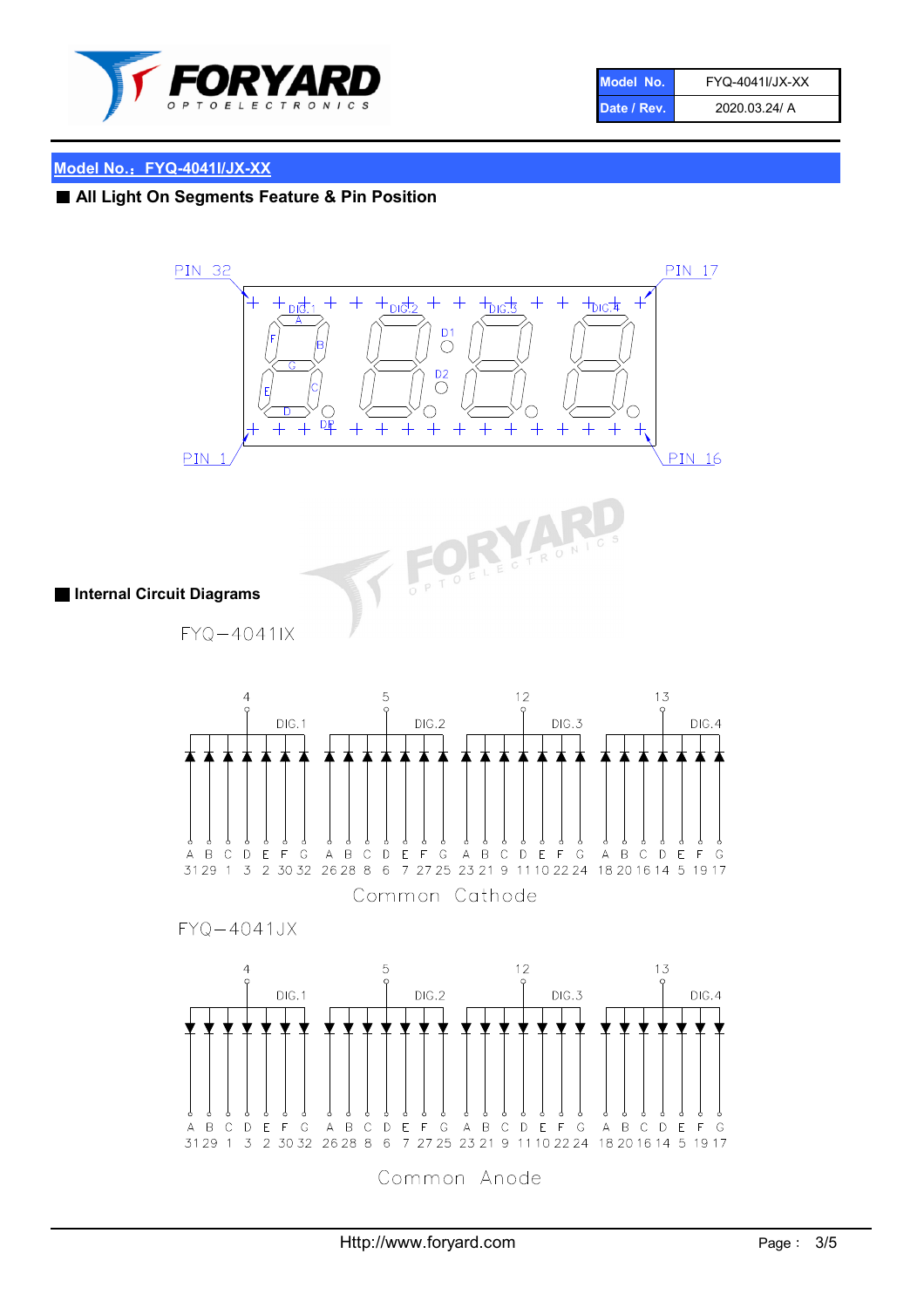

| Model No.   | FYQ-4041I/JX-XX |
|-------------|-----------------|
| Date / Rev. | 2020.03.24/ A   |

(Ta=25℃)

#### Model No.: FYQ-4041I/JX-XX

#### Absolute maximum

| solute maximum ratings       |               |                       |              |            | (Ta=25℃)    |
|------------------------------|---------------|-----------------------|--------------|------------|-------------|
| <b>Parameter</b>             | <b>Symbol</b> | <b>Test Condition</b> | <b>Value</b> |            |             |
|                              |               |                       | <b>Min</b>   | <b>Max</b> | <b>Unit</b> |
| Reverse Voltage              | VR.           | $IR = 30$             | 5            |            | v           |
| <b>Forward Current</b>       | IF            |                       |              | 30         | mA          |
| Power Dissipation            | Pd            |                       |              | 100        | mW          |
| <b>Pulse Current</b>         | Ipeak         | Duty=0.1mS,1KHz       |              | 150        | mA          |
| <b>Operating Temperature</b> | Topr          |                       | $-40$        | $+85$      | °C          |
| Storage Temperature          | Tstr          |                       | -40          | $+85$      | °C          |

#### ■ Electrical-Optical Characteristics

#### ● Color Code & Chip Characteristics:(Test Condition:IF=10mA)

Typ Max S | Hi $\textsf{Red}$  | AlGaInP | 660nm LE 20nm | 2.00 | 2.50 D | Super Red | AIGaAs/DH | 650nm | 20nm | 2.00 | 2.50 E | Orange | GaAsP | 625nm | 35nm | 2.00 | 2.50 A | Amber | GaAsP | 610nm | 35nm | 2.00 | 2.50 Y | Yellow | GaAsP | 590nm | 35nm | 2.00 | 2.50 G Yellow Green AIGaInP | 570nm | 10nm | 2.00 | 2.50 3.00 3.80 3.00 3.80 W | White | InGaN/GaN | X=0.29,Y=0.30 |CCT:9500K| 3.00 | 3.80 UHR Ultra Hi Red | AlGaInP | 640nm | 20nm | 2.00 | 2.50 UR | Ultra Red | AlGaInP | 635nm | 20nm | 2.00 | 2.50 UE Ultra Orange | AIGaInP | 625nm | 20nm | 2.00 | 2.50 UA Ultra Amber | AIGaInP | 610nm | 20nm | 2.00 | 2.50  $UV$  Ultra Yellow  $\vert$  AlGaInP  $\vert$  590nm  $\vert$  20nm  $\vert$  2.00  $\vert$  2.50  $\text{UG}$  Ultra Yellow Green | AIGaInP | 570nm | 30nm | 2.00 | 2.50 PG Pure Green | InGaN | 520nm | 36nm | 3.00 | 3.80 30nm 3.00 3.80 30nm 3.00 3.80 UW |Ultra White | InGaN/GaN | X=0.29,Y=0.30 |CCT:9500K| 3.00 | 3.80 10~20 Standard brightness Forward Voltage(VF) Unit:V 15~30 10~20 10~20 625nm GaAsP 590nm **Emitting Color Dice Material** 10~21 610nm Luminous **Intensity** (Iv) Unit:mcd AlGainP 660nm GaAsP GaAsP AlGaAs/DH **Spectral** Line halfwidth (∆λ1/2) Peak Wave Length $(\lambda_{\rm P})$ UB 460nm 635nm AlGaInP AlGaInP AlGaInP InGaN/GaN AlGaInP | 570nm | 10nm | 2.00 | 2.50 | 10~20 30~105 30~135 460nm 520nm Ultra brightness **AlGaInP** AlGaInP 60nm AlGaInP 640nm Segment-to-Segment Luminous Intensity ratio(Iv-M) 1.5:1 610nm 9~20(mw) 350~450 470nm 120~180 120~180 Ultra Blue InGaN/GaN InGaN/GaN 9~20(mw) 20~50 280~600 570nm | 30nm | 2.00 | 2.50 | 20~60 470nm 590nm InGaN/GaN B Blue I InGaN 40~85 60~120~180 40~70

#### Note:

1.Luminous Intensity is based on the Foryard standards.

2.Pay attention about static for InGaN